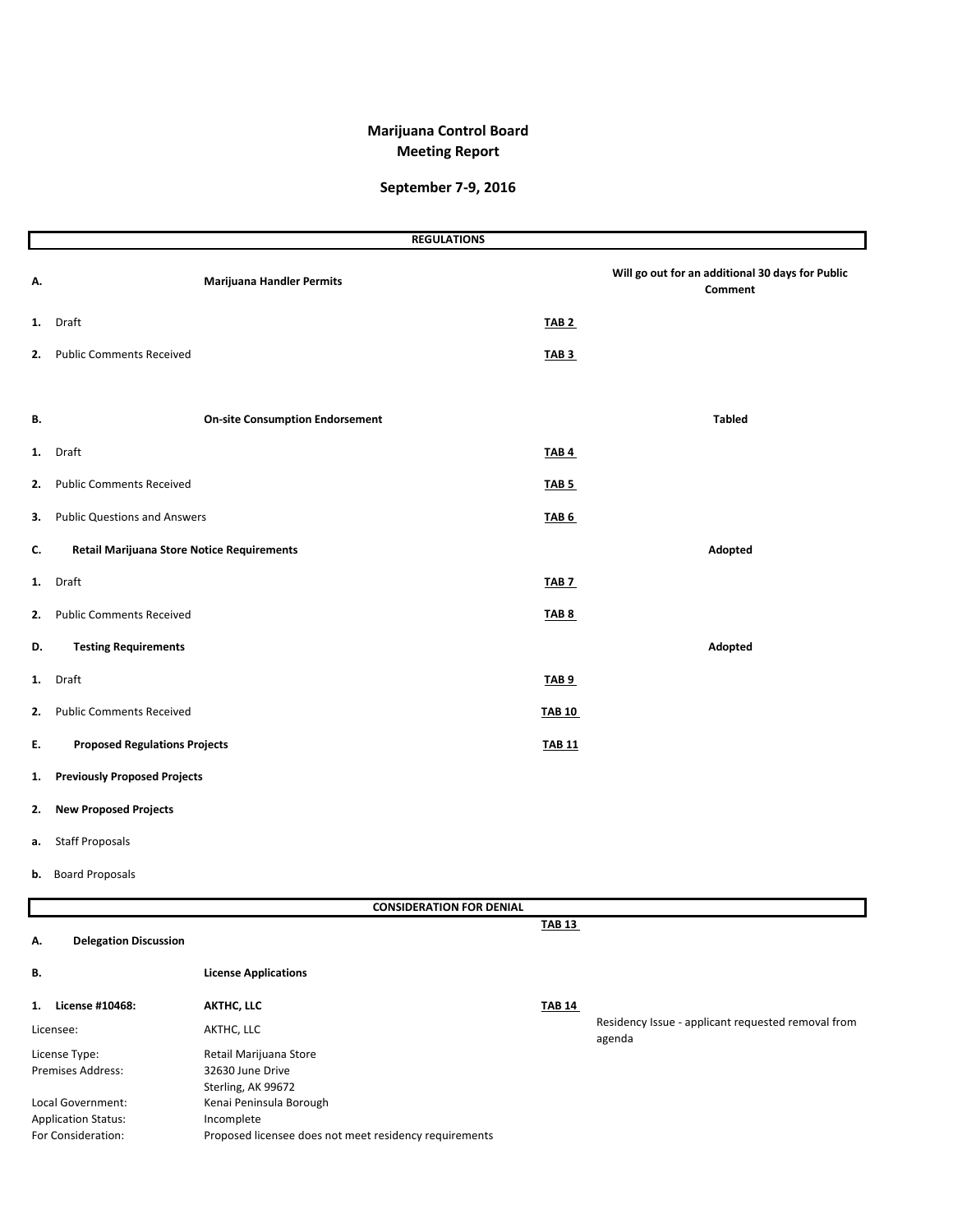| <b>License #10469:</b><br>2. | <b>AKTHC, LLC</b>                                                          | <b>TAB 15</b> | Residency Issue - applicant requested removal from<br>agenda                                             |
|------------------------------|----------------------------------------------------------------------------|---------------|----------------------------------------------------------------------------------------------------------|
| Licensee:                    | AKTHC, LLC                                                                 |               |                                                                                                          |
| License Type:                | Standard Marijuana Cultivation Facility                                    |               |                                                                                                          |
| Premises Address:            | 32630 June Drive                                                           |               |                                                                                                          |
|                              | Sterling, AK 99672                                                         |               |                                                                                                          |
| Local Government:            | Kenai Peninsula Borough                                                    |               |                                                                                                          |
| <b>Application Status:</b>   | Initiated                                                                  |               |                                                                                                          |
| For Consideration:           | Proposed licensee does not meet residency requirements                     |               |                                                                                                          |
| License #10677:<br>3.        | <b>Tundra Fire, LLC</b>                                                    | TAB 16        | Buffer Zone issue - City of Nome resolved with                                                           |
|                              |                                                                            |               | applicant. Application will remain in Initiated status                                                   |
| Licensee:                    | Tundra Fire, LLC                                                           |               |                                                                                                          |
| License Type:                | Standard Marijuana Cultivation Facility                                    |               |                                                                                                          |
| Premises Address:            | 229 Front Street                                                           |               |                                                                                                          |
|                              | Nome, AK 99762                                                             |               |                                                                                                          |
| Local Government:            | City of Nome                                                               |               |                                                                                                          |
| <b>Application Status:</b>   | Initiated                                                                  |               |                                                                                                          |
| For Consideration:           | Proximity to youth center, per City of Nome                                |               |                                                                                                          |
| License #10678:<br>4.        | Tundra Fire, LLC                                                           | <b>TAB 17</b> | Buffer Zone issue - City of Nome resolved with<br>applicant. Application will remain in Initiated status |
| Licensee:                    | Tundra Fire, LLC                                                           |               |                                                                                                          |
| License Type:                | Retail Marijuana Store                                                     |               |                                                                                                          |
| Premises Address:            | 229 Front Street                                                           |               |                                                                                                          |
|                              | Nome, AK 99762                                                             |               |                                                                                                          |
| Local Government:            | City of Nome                                                               |               |                                                                                                          |
| <b>Application Status:</b>   | Initiated                                                                  |               |                                                                                                          |
| For Consideration:           | Proximity to youth center, per City of Nome                                |               |                                                                                                          |
|                              | NEW MARIJUANA HANDLER COURSE PROVIDER APPLICATIONS                         |               |                                                                                                          |
| <b>MHCP 016:</b><br>Α.       | <b>Cannabis Certification Class for Marijuana Handlers Card</b>            | <b>TAB 18</b> | Denied                                                                                                   |
| Applicant:                   | Lindsay Foreman                                                            |               |                                                                                                          |
| в.<br><b>MHCP 017:</b>       | Alaska Marijuana Institute (course)                                        | TAB 19        | Approved                                                                                                 |
| Applicant:                   | Good Enterprises - Mae L Good                                              |               |                                                                                                          |
|                              |                                                                            |               |                                                                                                          |
|                              | APPLICATIONS FROM PREVIOUS MEETINGS                                        |               |                                                                                                          |
| Α.                           | <b>Previously Delegated Applications Requiring Additional Board Action</b> |               |                                                                                                          |
| License #10112:<br>1.        | <b>Great Alaskan Bud Company</b>                                           | <b>TAB 20</b> | <b>Continue Delegation</b>                                                                               |
| Licensee:                    | SP&C Enterprises, LLC                                                      |               |                                                                                                          |
| License Type:                | Standard Marijuana Cultivation Facility                                    |               | Previous Meeting: July 8, 2016 (Tab 34)                                                                  |
| <b>Premises Address:</b>     | 1905 Livengood Avenue                                                      |               |                                                                                                          |
|                              | Fairbanks, AK 99701                                                        |               |                                                                                                          |
| City of Fairbanks            |                                                                            |               |                                                                                                          |
| DEC:                         |                                                                            |               |                                                                                                          |
| State Fire Marshal:          |                                                                            |               |                                                                                                          |
| For Consideration:           | City of Fairbanks protests pending Certificate of Occupancy                |               |                                                                                                          |
| 2. License #10279:           | GoodSinse, LLC                                                             | <b>TAB 21</b> | Continue Delegation                                                                                      |
| Licensee:                    | GoodSinse, LLC                                                             |               |                                                                                                          |
| License Type:                | Standard Marijuana Cultivation Facility                                    |               | Previous Meeting: July 8, 2016 (Tab 41)                                                                  |
| Premises Address:            | 2604 Davis Road                                                            |               |                                                                                                          |
|                              | Fairbanks, AK 99709                                                        |               |                                                                                                          |
| City of Fairbanks            | Protests                                                                   |               |                                                                                                          |
| DEC :                        | No permit needed                                                           |               |                                                                                                          |
| State Fire Marshal:          | Deferred                                                                   |               |                                                                                                          |
| For Consideration:           | City of Fairbanks protests pending Certificate of Occupancy                |               |                                                                                                          |
|                              |                                                                            |               |                                                                                                          |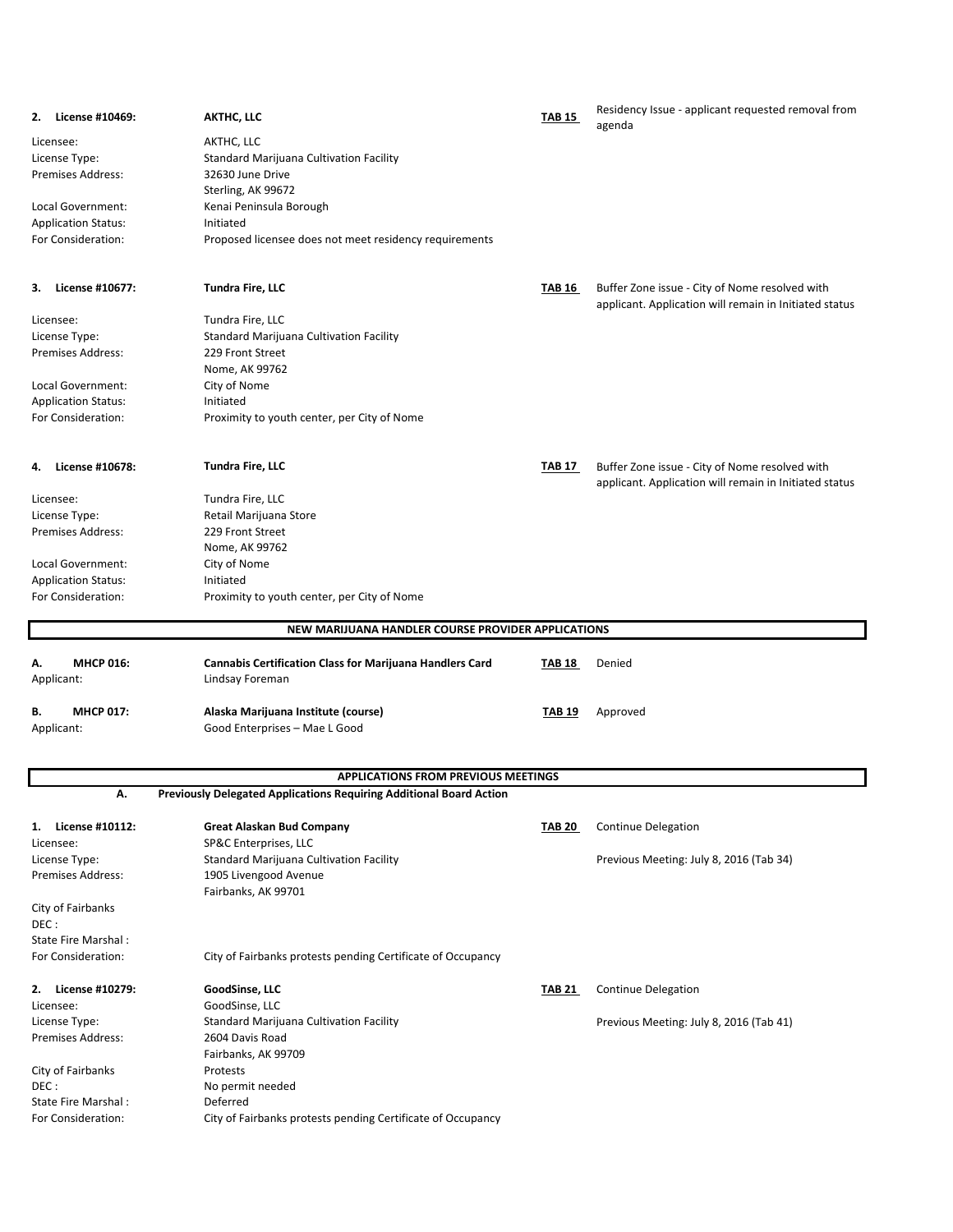|                                    | В.<br><b>Tabled Applications</b>                         |               |                                         |
|------------------------------------|----------------------------------------------------------|---------------|-----------------------------------------|
| 1. License #10210:                 | Cannaboyd                                                | <b>TAB 22</b> | Continue Delegation                     |
| Licensee:                          | Boyd Jason                                               |               |                                         |
| License Type:                      | Limited Marijuana Cultivation Facility                   |               | Previous Meeting: July 8, 2016 (Tab 47) |
| Premises Address:                  | 35047 Lowbush Street                                     |               |                                         |
|                                    | Homer, AK 99603-9716                                     |               |                                         |
| Kenai Peninsula Borough<br>DEC:    | Does Not Protest With Conditions<br>No Permit Needed     |               |                                         |
| State Fire Marshal:                |                                                          |               |                                         |
| For Consideration:                 | Conditions pursuant to 3 AAC 306.060(b)                  |               |                                         |
|                                    | c.<br><b>Operating Plan Changes</b>                      |               |                                         |
| License #10147:<br>1.              | <b>Permafrost Distributors</b>                           | <b>TAB 23</b> | Continue Delegation                     |
| Licensee:                          | Chase R Griffith                                         |               |                                         |
| License Type:                      | Limited Marijuana Cultivation Facility                   |               | Previous Meeting: July 7, 2016 (Tab 21) |
| Premises Address:                  | 54200 Leonard Drive                                      |               |                                         |
|                                    | Nikiski, AK 99611                                        |               |                                         |
| Kenai Peninsula Borough            | Protest waived with conditions                           |               |                                         |
| DEC:                               | Compliant 5/19/2016                                      |               |                                         |
| State Fire Marshal:                |                                                          |               |                                         |
| For Consideration:                 | Conditions pursuant to 3 AAC 306.060(b)                  |               |                                         |
|                                    | NEW STANDARD MARIJUANA CULTIVATION FACILITY APPLICATIONS |               |                                         |
| License #10034:<br>1.              | Odin's Wagon, LLC                                        | TAB 24        | Approved with Delegation                |
| Licensee:                          | Odin's Wagon, LLC                                        |               |                                         |
| Premises Address:                  | 29453 Kalifornsky Beach Road<br>Kasilof, AK 99610        |               |                                         |
| Kenai Peninsula Borough            | Approved with conditions                                 |               |                                         |
| DEC:                               | No permit needed                                         |               |                                         |
| State Fire Marshal:                |                                                          |               |                                         |
| For Consideration:                 | Conditions pursuant to 3 AAC 306.060(b)                  |               |                                         |
| License #10052:<br>2.              | Red Run Cannabis Cultivators, LLC                        | <b>TAB 25</b> | Approved with Delegation                |
| Licensee:                          | Red Run Cannabis Cultivators, LLC                        |               |                                         |
| <b>Premises Address:</b>           | 5455 Kenai Spur Highway                                  |               |                                         |
|                                    | Kenai, AK 99611                                          |               |                                         |
| City of Kenai                      | Does not Protest                                         |               |                                         |
| DEC:                               | Compliant                                                |               |                                         |
| State Fire Marshal:                | Deferred                                                 |               |                                         |
| For Consideration:                 | Public objection received                                |               |                                         |
| 3. License #10071:                 | Vern's Wicked Weed                                       | <b>TAB 26</b> | Approved with Delegation                |
| Licensee:                          | Jeremy J Erickson                                        |               |                                         |
| Premises Address:                  | 3872 Halibut Point Road, Bay One                         |               |                                         |
| Sitka, AK 99835                    |                                                          |               |                                         |
| City and Borough of Sitka<br>DEC : | Does not Protest<br>Compliant 8/8/2016                   |               |                                         |
| State Fire Marshal:                | Deferred                                                 |               |                                         |
| For Consideration:                 | N/A                                                      |               |                                         |
| License #10137:<br>4.              | Croy's Enterprises, LLC                                  | TAB 27        | Approved with Delegation                |
| Licensee:                          | Croy's Enterprises, LLC                                  |               |                                         |
| Premises Address:                  | 36130 Pine Street                                        |               |                                         |
|                                    | Soldotna, AK 99669-8524                                  |               |                                         |
| Kenai Peninsula Borough            |                                                          |               |                                         |

For Consideration: Conditions pursuant to 3 AAC 306.060(b)

DEC : Compliant - 6/30/2016 State Fire Marshal : Compliant - 9/7/2016

**5. License #10237: AlaskaSense, LLC TAB 28** Approved with Delegation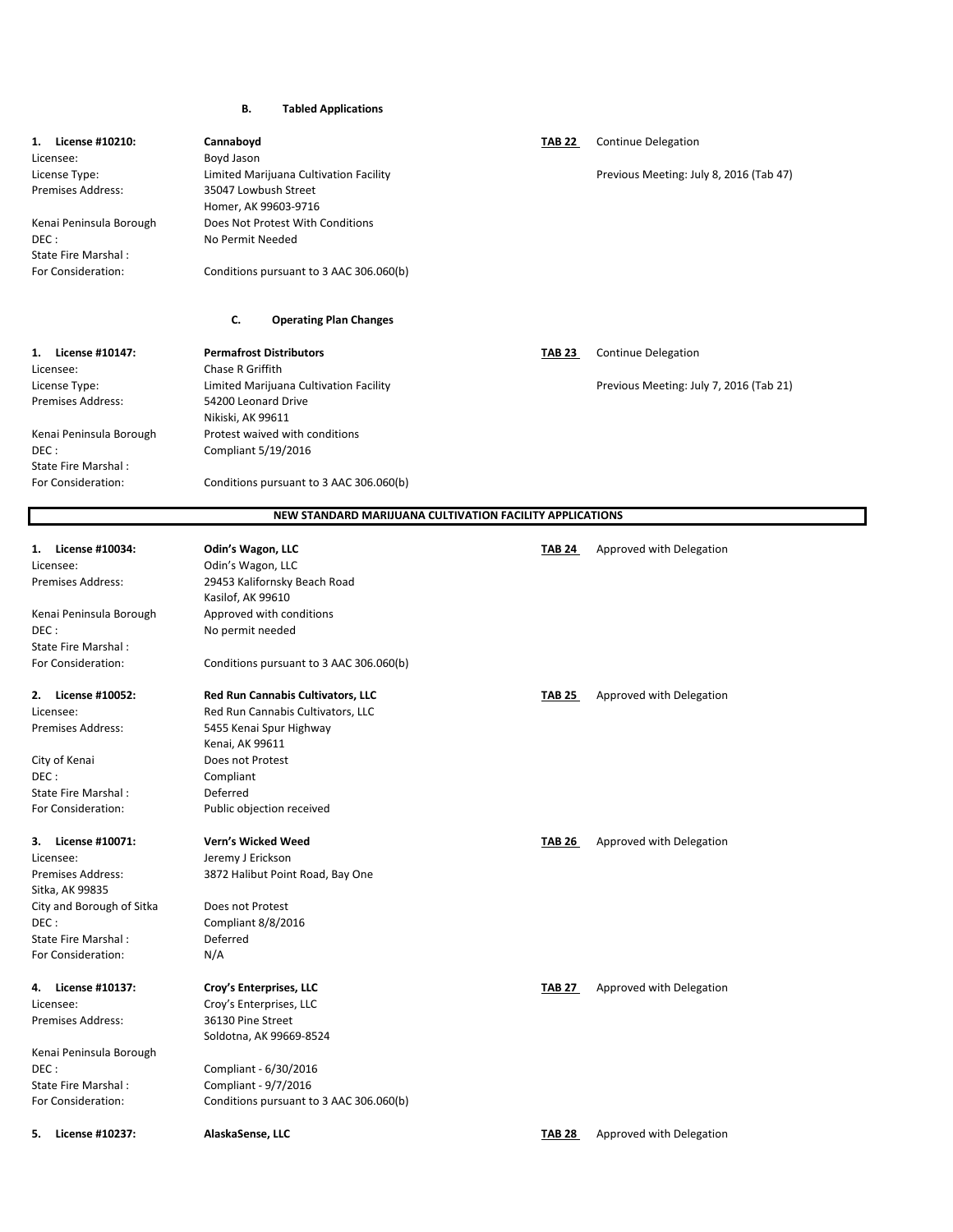Municipality of Anchorage DEC : Deferred State Fire Marshal  $\cdot$ For Consideration: N/A

No Local Government<br>DEC : State Fire Marshal :

**7. License #10270: Top Hat, LLC TAB 30** Approved with Delegation Licensee: Top Hat, LLC

DEC : compliant - 7/13/2016 State Fire Marshal : Deferred For Consideration: N/A

Premises Address: 7801 King Street

DEC :<br>
State Fire Marshal : Deferred<br>
Deferred State Fire Marshal : For Consideration:

Licensee: BAM Alaska, LLC

Municipality of Anchorage Protests DEC : Deferred State Fire Marshal : Deferred For Consideration:

Licensee: Alaskan Leaf, LLC

Municipality of Anchorage DEC : Protests State Fire Marshal : Deferred For Consideration: Deferred

Licensee: Branden M Roybal

Fairbanks North Star Borough Does not Protest DEC : Compliant State Fire Marshal : For Consideration: N/A

Premises Address: 6511 Arctic Spur Road

Licensee: AlaskaSense, LLC<br>Premises Address: 521 W Tudor Roa 521 W Tudor Road, Unit 202 Anchorage, AK 99503

# **6. License #10268:** Flying High Investments, LLC<br>
Licensee: Flying High Investments. LLC<br> **Licensee:** Flying High Investments. LLC

Flying High Investments, LLC Premises Address: 14.7 Mile McCarthy Road Chitina, AK 99566

No permit needed 7/12/16

For Consideration: Public objection received

Premises Address: 2315 Industrial Blvd, Suite A Juneau, AK 99801 City and Borough of Juneau Waived right to protest - 8/25/2016

**8. License #10299: R.C. Tinderbox, LLC TAB 31** Approved with Delegation **TAB 31 Approved with Delegation** R.C. Tinderbox, LLC Anchorage, AK 99518 Municipality of Anchorage Protest Received - 7/15/2016

Premises Address: 3105 Minnesota Drive, Lower Level Anchorage, AK 99503

Premises Address: 1211 West 36<sup>th</sup> Avenue, Suite A Anchorage, AK 99503

Premises Address: 3665 Worrell Avenue, Unit 1 Fairbanks, AK 99701

Licensee: Eden Management Group, LLC

**9. License #10303: BAM Alaska TAB 32** Approved with Delegation

**10. License #10578: Alaskan Leaf, LLC TAB 33** Approved with Delegation

11. License #10592: **Alaska Cannabis Cultivators TAB 34** Approved with Delegation

**12. License #10647: Alaska Herb Garden TAB 35** Approved with Delegation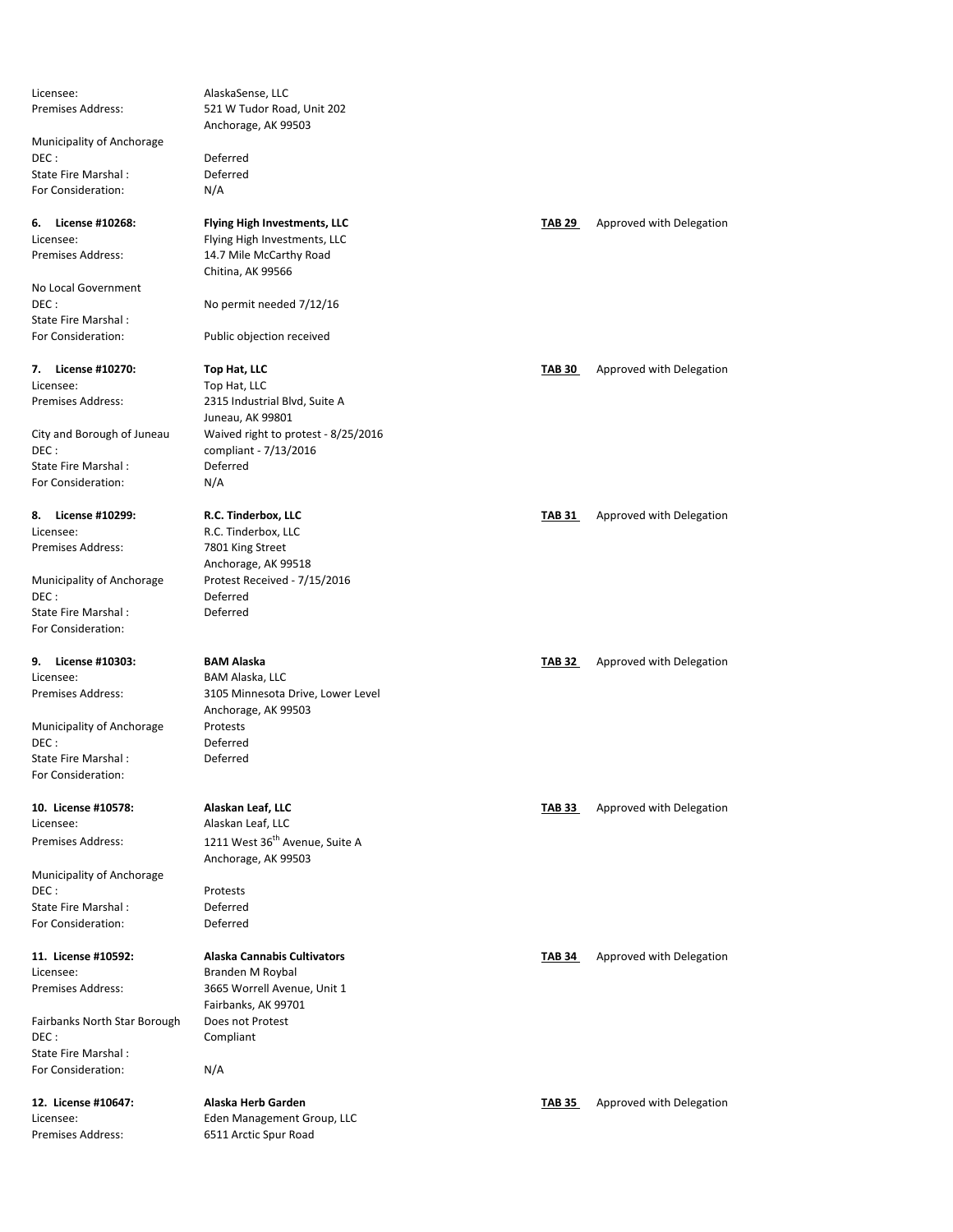| Municipality of Anchorage |  |  |
|---------------------------|--|--|
| DEC :                     |  |  |
| State Fire Marshal:       |  |  |
| For Consideration:        |  |  |

For Consideration:

**13. License #10747: Great Northern Cannabis, Inc. TAB 36** Approved with Delegation Licensee: **Great Northern Cannabis, Inc. Communisty Communisty Communisty** Licensee: Great Northern Cannabis, Inc.<br>
Premises Address: 2341 Cinnabar Loop Municipality of Anchorage<br>DEC : State Fire Marshal : Deferred Consideration: Deferred Constants and Deferred Constants and Deferred Constants <br>Political in the Deferred Consideration: Deferred Consideration:

2341 Cinnabar Loop Anchorage, AK 99507-3150 Deferred<br>Deferred

Anchorage, AK 99518

Deferred Deferred<br>N/A

### **NEW LIMITED MARIJUANA CULTIVATION FACILITY APPLICATIONS**

| <b>Lightening Strike Organics</b><br>Dru Malone<br>9400 Old Seward Highway                | <b>TAB 37</b>                          | Approved with Delegation |
|-------------------------------------------------------------------------------------------|----------------------------------------|--------------------------|
| Protests<br>Deferred                                                                      |                                        |                          |
| Public objection received                                                                 |                                        |                          |
| <b>Frozen North Farms</b><br>Aaron D Worthen<br>1213 Paige Avenue<br>North Pole, AK 99705 | <b>TAB 38</b>                          | Approved with Delegation |
| Compliant - no permit needed                                                              |                                        |                          |
|                                                                                           | Anchorage, AK 99515<br>Deferred<br>N/A |                          |

| NEW MARIJUANA PRODUCT MANUFACTURING FACILITY APPLICATIONS |                                  |               |                          |
|-----------------------------------------------------------|----------------------------------|---------------|--------------------------|
|                                                           |                                  |               |                          |
| License #10012:<br>1.                                     | <b>Frozen Budz</b>               | <b>TAB 39</b> | Approved with Delegation |
| Licensee:                                                 | Destiny S Neade & Nick J Neade   |               |                          |
| <b>Premises Address:</b>                                  | 3915 Peger Road                  |               |                          |
|                                                           | Fairbanks, AK 99709              |               |                          |
| Fairbanks North Star Borough:                             | Does not Protest                 |               |                          |
| DEC:                                                      | Compliant                        |               |                          |
| State Fire Marshal:                                       | Compliant                        |               |                          |
| For Consideration:                                        | N/A                              |               |                          |
| 2. License #10082:                                        | <b>Einstein Labs</b>             | <b>TAB 40</b> | Approved with Delegation |
| Licensee:                                                 | Einstein Enterprises, Inc.       |               |                          |
| <b>Premises Address:</b>                                  | 2939 Porcupine Drive, Suite B    |               |                          |
|                                                           | Anchorage, AK 99501-3118         |               |                          |
| Municipality of Anchorage                                 | Protests                         |               |                          |
| DEC:                                                      | Deferred                         |               |                          |
| State Fire Marshal:                                       | Deferred                         |               |                          |
| For Consideration:                                        | N/A                              |               |                          |
| 3. License #10271:                                        | <b>Top Hat Concentrates, LLC</b> | <b>TAB 41</b> | Approved with Delegation |
| Licensee:                                                 | Top Hat Concentrates, LLC        |               |                          |
| <b>Premises Address:</b>                                  | 2315 Industrial Blvd, Suite B    |               |                          |
|                                                           | Juneau, AK 99801                 |               |                          |
| City and Borough of Juneau                                |                                  |               |                          |
| DEC:                                                      |                                  |               |                          |
| State Fire Marshal:                                       | Deferred                         |               |                          |
| For Consideration:                                        | N/A                              |               |                          |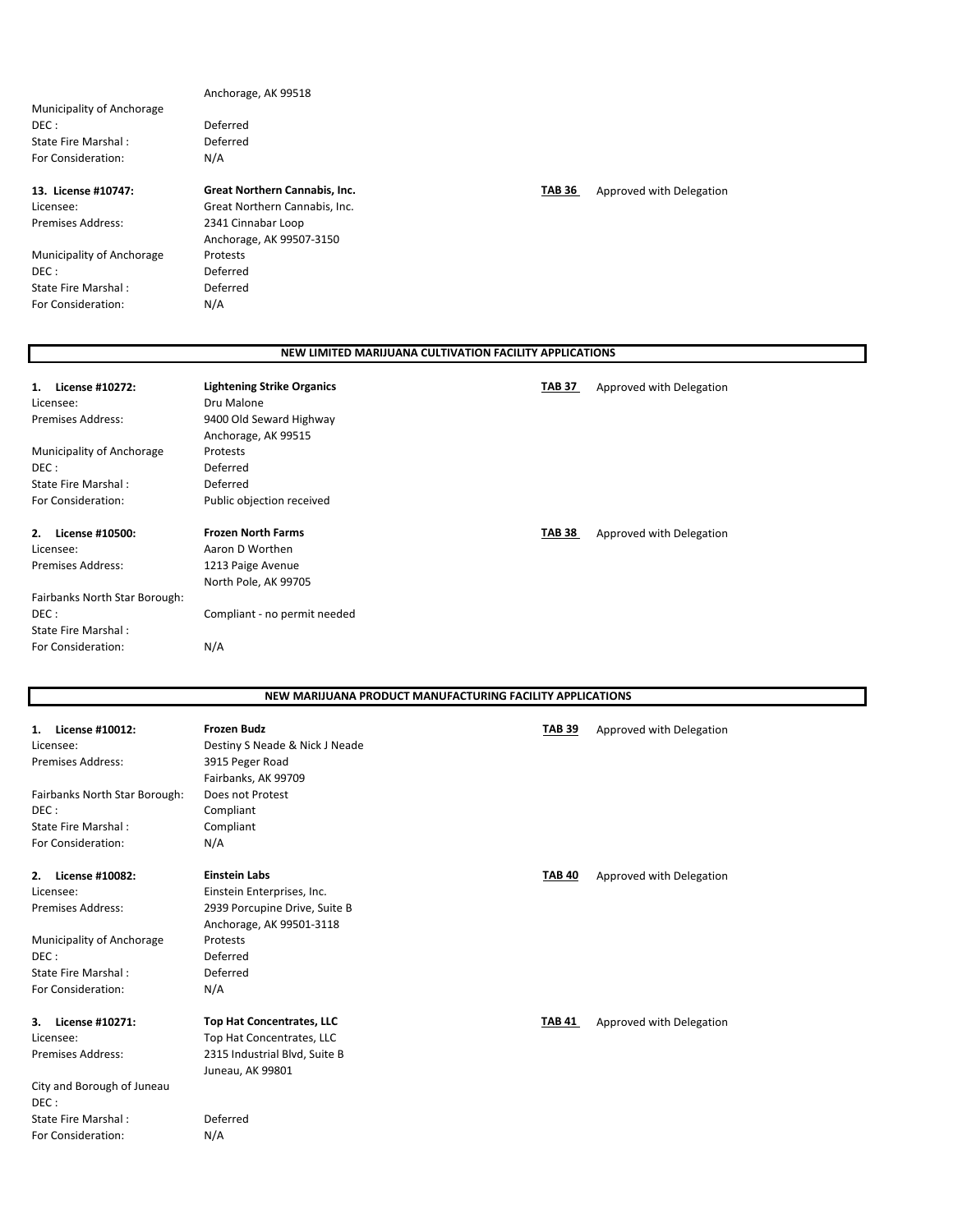**1. License #10322: Babylon Company, LLC TAB 42** Approved with Delegation Licensee: Babylon Company, LLC Premises Address: 6820 Rosewood Street #9 Anchorage, AK 99518 Municipality of Anchorage Protests DEC : Deferred State Fire Marshal : Deferred For Consideration: N/A 1. License #10006: Frozen Budz<br>
Frozen Budz<br> **1. License #10006:** Frozen Budz<br> **TAB 43** Approved with Delegation Licensee: Destiny S Neade & Nick J Neade Premises Address: 3915 Peger Road Fairbanks, AK 99709 Fairbanks North Star Borough Does not Protest DEC : Compliant State Fire Marshal : Compliant For Consideration: NA **2. License #10021: Enlighten Alaska, LLC TAB 44** Approved with Delegation Licensee: Enlighten Alaska, LLC Premises Address: 2600 Spenard Road Anchorage, AK 99503-8934 Municipality of Anchorage Protests DEC :<br>
State Fire Marshal : Deferred State Fire Marshal : For Consideration: N/A **3. License #10037: Arctic Herbery TAB 45** Approved with Delegation Licensee: Bryant D Thorp Premises Address: 7107 Arctic Blvd Anchorage, AK 99518 Municipality of Anchorage Protests DEC : Deferred State Fire Marshal : Deferred For Consideration: Public objection received **4. License #10050: Rainforest Farms, LLC TAB 46** Approved with Delegation Licensee: Rainforest Farms, LLC Premises Address: 216 2<sup>nd</sup> Street Juneau, AK 99801 City and Borough of Juneau DEC : State Fire Marshal : Deferred For Consideration: N/A **5. License #10094: Alaskabuds, LLC TAB 47** Approved with Delegation Licensee: Alaskabuds, LLC Premises Address: 1005 E 5<sup>th</sup> Avenue Anchorage, AK 99501 Municipality of Anchorage Protests DEC : Deferred State Fire Marshal : Deferred For Consideration: **6. License #10097: Raspberry Roots TAB 48** Approved with Delegation Licensee: Raspberry Roots, LLC Premises Address: 501 Raspberry Road, Suite 101 Anchorage, AK 99518 Municipality of Anchorage Protests **NEW MARIJUANA CONCENTRATE MANUFACTURING FACILITY APPLICATIONS NEW RETAIL MARIJUANA STORE APPLICATIONS**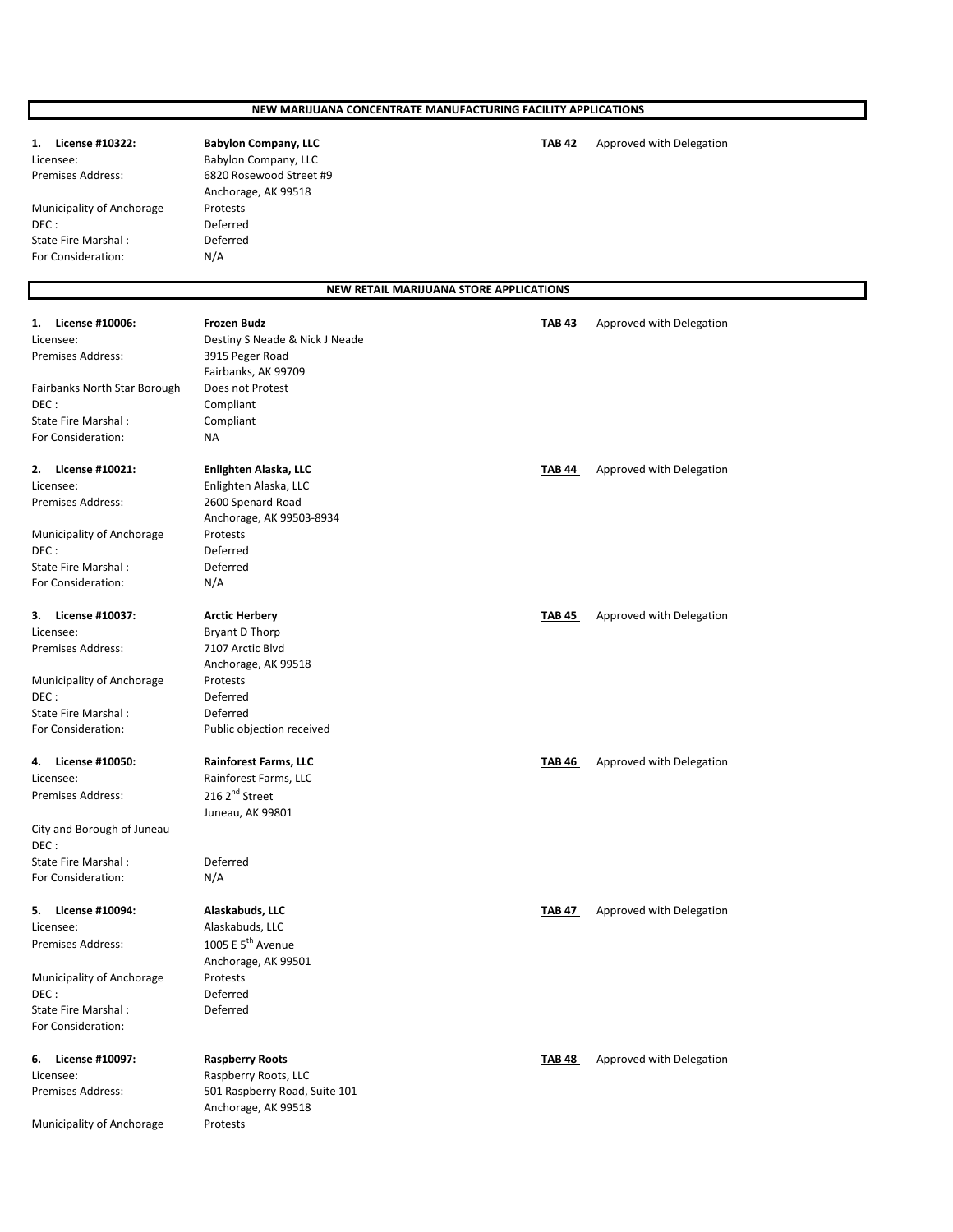DEC :<br>State Fire Marshal : Deferred State Fire Marshal  $\cdot$ For Consideration: N/A

Licensee: R and S Enterprises, LLC<br>Premises Address: 158 Holmgren Place, Sui

Municipality of Anchorage<br>DEC: State Fire Marshal : Deferred For Consideration: N/A

Premises Address: 1851 Fox Avenue

DEC : Compliant State Fire Marshal : Deferred

Licensee: Tara A Bass Premises Address: 371 Third Avenue

Municipality of Skagway Does not Protest DEC : Compliant State Fire Marshal : Compliant For Consideration: N/A

Licensee: The Frost Farms, LLC<br>Premises Address: The SS35 Dimond D Circle

Municipality of Anchorage DEC : Deferred State Fire Marshal : Deferred For Consideration: N/A

Licensee: Herbal Outfitters, LLC

City of Valdez Does not protest DEC : Deferred State Fire Marshal : Deferred<br>
For Consideration: Public ob

City and Borough of Sitka Does not Protest DEC : Compliant State Fire Marshal : Deferred For Consideration: N/A

Licensee: Dankorage, LLC Premises Address: 2812 Spenard Road

Municipality of Anchorage Protests DEC : Deferred State Fire Marshal : Deferred

**7. License #10126:** The Herbal Cache **TAB 49** Approved with Delegation

158 Holmgren Place, Suite 101 Girdwood, AK 99587<br>Protests Deferred

**8. License #10131: Pakalolo Supply Company, Inc.** TAB 50 Approved with Delegation Licensee: Pakalolo Supply Company, Inc. Pakalolo Supply Company, Inc. Fairbanks, AK 99701-2725 City of Fairbanks Does not Protest For Consideration: Public objection received

Skagway, AK 99840

8535 Dimond D Circle, Unit B Anchorage, AK 99515

Premises Address: 165 Fairbanks Drive, Lower Floor Valdez, AK 99686 Public objection received

Licensee: Anna M Cleaver Premises Address: 1321 Sawmill Creek Road, Suite #J Sitka, AK 99835-9645

Anchorage, AK 99503

**9. License #10149: Remedy Shoppe TAB 51** Approved with Delegation

**10. License #10162:** The Frost Farms **TAB 52** Approved with Delegation

**11.** License #10173: **Herbal Outfitters, LLC TAB 53** Approved with Delegation

**12. License #10220: Weed Dudes TAB 54** Approved with Delegation

**13. License #10306: Dankorage, LLC TAB 55** Approved with Delegation